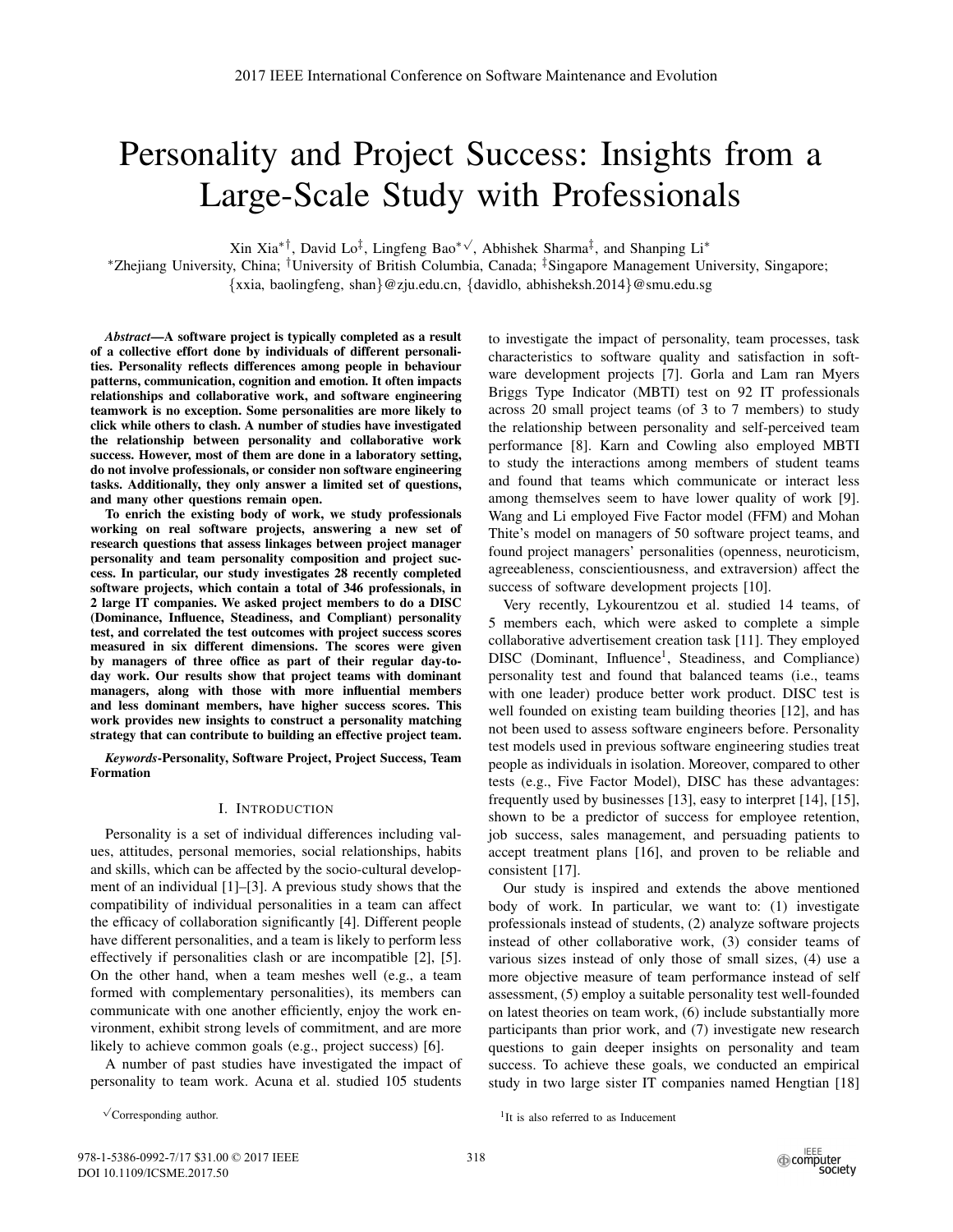and Insigma Global Service [19].

We invited a total of 346 participants across 28 recently completed project teams (of size 7 to 25 members) to join our study. All the participants were asked to complete a DISC personality test which is widely used as an HR assessment tool when hiring new employees [13], [20]. DISC personality test outputs four distinct personality types, i.e., dominance, influence, steadiness, and compliance. The dominant and influential types are leader types, and the steady and compliant types are non-leader types. In these two companies, when a project gets completed, managers in 3 different offices (i.e., account management office (AMO), project management office (PMO), and quality assurance office (QAO)) would be required to evaluate the success of the project based on 6 dimensions: schedule, effort, risk, issue, quality, and customer satisfaction. Based on the personality and project success data, we investigate several research questions that assess linkages between project manager personality and team personality composition and project success. The answers to these research questions can help in understanding how to form an effective software project team, and provide guidelines on how to select team members by considering both their technical skills and personalities.

The main contributions of the paper are as follows:

- 1) We conducted a large-scale empirical study on 346 participants across 28 project teams to study the relationship between personality and software project success. Our study differentiates itself from existing work by its focus on professionals working on real software development projects, analysis of diverse teams of various sizes, consideration of a more objective assessment of project success, deployment of a personality test well-founded on group work theory, and inclusion of a substantially larger number of participants.
- 2) Our study sheds new insights on the relationship between personality and project success. Project teams with a Dtype (i.e., dominant) project manager, with less D-type members, or with more I-type (i.e., influential) members achieve significantly higher project success scores. This highlights the potential of employing a simple personality matching strategy to help build a more effective project team.

Paper organization. The remainder of this paper is organized as follows. Section II elaborates the case study setup. Section III presents our case study results. Section IV discusses the implications and the threats to validity. Section V briefly reviews related work. Section VI draws the conclusions and mentions future work.

## II. CASE STUDY SETUP

In this section, we first present the personality test used in our study. Next, we describe project team and participant selection process. Then, we elaborate on how project success is assessed. Finally, we present open questions that we asked participants at the end of the study.

## *A. Personality Test*

Since our study focuses on investigating relationship between personality and project/team success, an ideal personality test tool should be: (1) easy to deploy online, (2) allow the extraction of individual team member personality, (3) provide information on the effect of personality on teamwork effectiveness, instead of only providing individual personality assessment in isolation. There are a number of personality tests, e.g., Costa and McCrae's NEO-PI-R five dimension analysis (i.e., Five-Factor Model) [21], Holland's 6 personality types [22], and Eysenck's supertraits [23]. However, these personality tests only treat people as individuals in isolation (rather than characterizing their interactions and roles in a group), and are not well-founded on team formation theories.

In this paper, following the previous study by Lykourentzou et al. [11], we use DISC personality test which explicitly describes how individual personality interacts at the team level and the roles that they would play inside the team. Notice that the DISC personality test outputs only four distinct team member types, while other personality tests (e.g., Costa and McCrae's NEO-PI-R five dimension analysis) output more; this can help reduce the complexity of our analysis, and help us to get statistically significant results with lower number of teams [11]. Also, the four personalities outputted by the DISC test can cover personality traits that matter for team performance – which is not the case for some other tests [11]. Moreover, the DISC personality test is widely used as an HR assessment tool when hiring new employees [13], [20]. DISC centers on four different behavioral types named dominance, influence, steadiness, and compliance. The characteristics of these four types are summarized below:

- D-type individuals (Leader type): people of this type exhibit high dominance, are task-oriented, and place emphasis on accomplishing results and the bottom line.
- I-type individuals (Leader type): people of this type exhibit high influence, are socio-emotionally oriented, and place emphasis on persuading others, openness, and relationships.
- S-type individuals (Non-leader type): people of this type exhibit high steadiness, are socio-emotionally oriented, and place emphasis on cooperation, sincerity, and dependability.
- C-type individuals (Non-leader type): people of this type exhibit high compliance, are task-oriented, and place emphasis on quality, accuracy, expertise, and competency.

In this paper, we use a 40-item DISC personality test from a popular Chinese psychology test website<sup>2</sup>, which is widely used in China.

## *B. Project Team and Participant Selection*

We selected projects from two large sister IT companies in China, namely Insigma Global Service (IGS), and Hengtian. IGS is an outsourcing company which has more than 500 employees, and it mainly does outsourcing projects for Chinese vendors. Hengtian is also an outsourcing company which has more than 2,000 employees, and it mainly does

<sup>2</sup>http://www.weiceyan.com/s/64.htm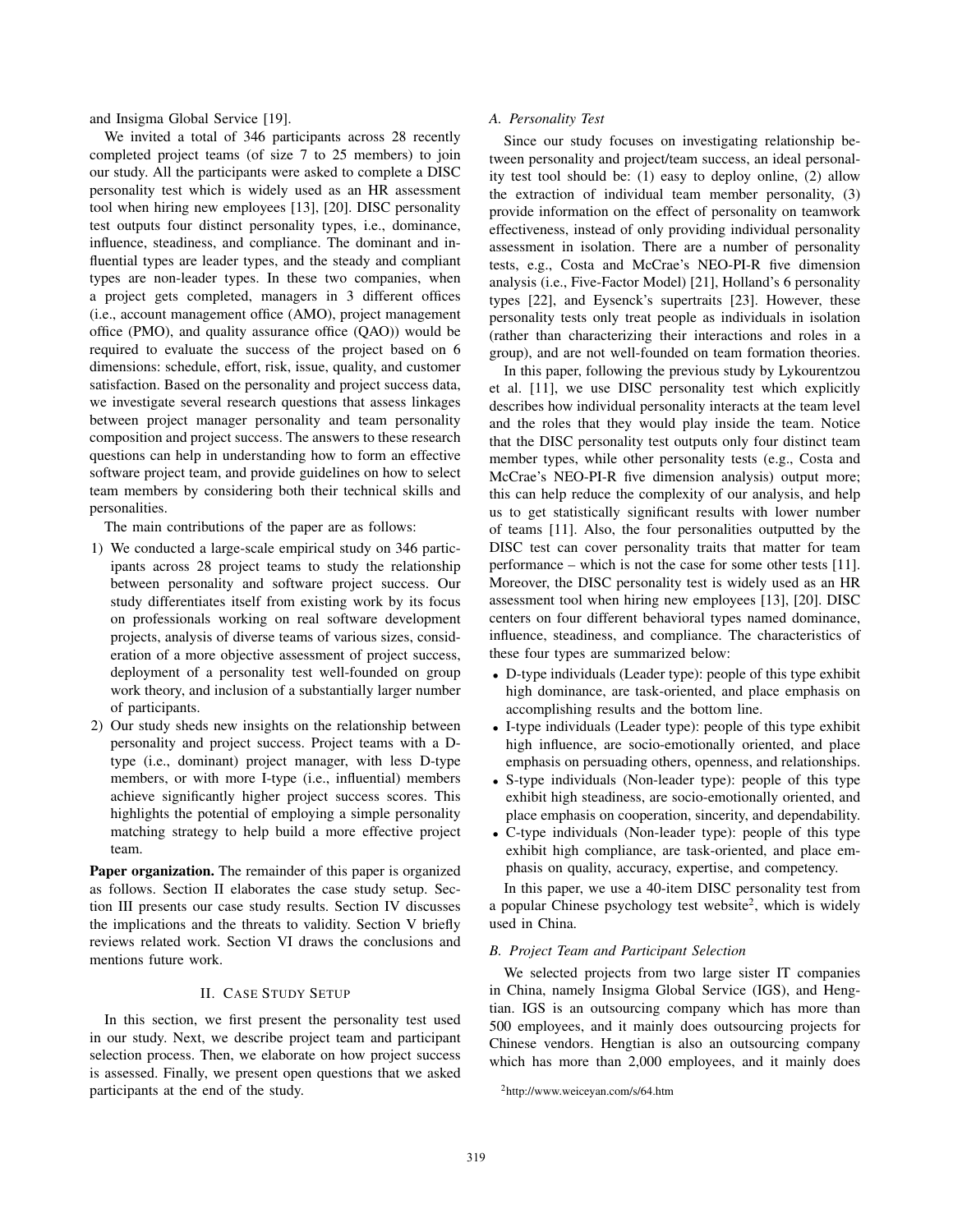outsourcing projects for US and European corporations. Since some developers may leave the company after the completion of their projects, to reduce this risk, we carefully selected projects which were completed between March 1, 2016 and May 1, 2016 – close to the start of our study.

We contacted the managers of the project management office (PMO) in the two companies, and they provided us a list of projects which were completed in the last two months prior to our study. For every project, they also provided us the contact information of the project members. The list contains a total of 35 projects and 448 professionals work on these projects. Next, we dropped emails to each of the 448 professionals to invite them to take our personality test. A total of 362 professionals took the test. Since our study requires that all members of a project team complete the personality test, and not all members participated for some teams, we removed 16 respondents and their teams from our study. We were left with 346 professionals who were members of 28 teams.

The 28 projects are diverse in nature. Among them, 11, 8, 5, 2, and 2 projects used Java, .Net, C/C++, Python, and Matlab as the main program language respectively. Seven projects developed Android apps, 10 projects developed desktop applications, and 11 projects developed web applications. Moreover, 15 projects were related to financial systems, 8 projects were related to e-commerce systems, 2 projects were related to flash memory systems, 2 projects were related to cloud computing systems, and 1 project was related to programming language translation (i.e., translate COBOL programs to Java programs). The size of these 28 projects vary from 0.2M LOC to 15M LOC, and these projects have existed for one to five years. The diversity of these 28 projects can help to generalize our findings. The average number of developers is 11.35, with a minimum and maximum number of developers of 7 and 25 respectively. On average across the 28 project teams, the the number of developers of D, I, S, and C types are 2.28, 2.14, 4.25, and 2.68, respectively.

#### *C. Project Success Evaluation*

In IGS and Hengtian, whenever a project has been completed, the companies would ask managers in 3 different offices to evaluate a number of dimensions that the companies use to characterize project success. The 3 offices are the account management office (AMO), project management office (PMO), and quality assurance office (QAO). The managers are required to complete a survey form to evaluate a project considering 6 dimensions, i.e., schedule, effort, risk, issue, quality, and customer satisfaction. Notice that the managers in AMO, PMO, and QAO would complete the survey form independently, and at the end of this step, 3 pieces of survey responses are recorded. Next, the managers in these 3 offices would participate in a roundtable meeting to discuss the detail problems met during the project development and maintenance and learnt experience. In the roundtable meeting, a final score is collectively decided for each project success dimension. In the following paragraphs, we elaborate the three offices and success dimensions considered.

*1) Three Offices:* The 3 offices evaluate the success of a project from their own views and different emphasis points (i.e., AMO mainly focuses on cost control, PMO mainly focuses on in-time delivery, and QAO mainly focuses on software quality):

- 1) AMO: The main responsibility of AMO is to control the cost for software development and maintenance. A manager in AMO gets payments from clients, and disburses salaries of project members. Thus, the account manager is very sensitive to project cost. One account manager typically takes care of several project teams simultaneously. He/she communicates with project members frequently, and reads status reports carefully to ensure that everything proceeds smoothly.
- 2) PMO: The main responsibility of PMO is to monitor software development and maintenance process to avoid software release delay. The project manager of a team needs to report to PMO every week, and all the team members are required to complete and submit monthly reports. PMO has the right to check all software artifacts produced by a project team.
- 3) QAO: The main responsibility of QAO is to ensure the quality of software delivery. The QA leader in a project team would report to the QAO every week, and QAO typically checks for the number of bugs, the number of bugs which are fixed, and the number of crashing bugs in a project every month.

Note that managers in AMO, PMO and QAO are different from managers of project teams. To avoid potential judgement bias, managers of project teams are not involved in project success evaluation process.

*2) Success Dimensions:* The two sister companies ask managers in AMO, PMO, and QAO to evaluate the degree a project is successful considering each of the 6 dimensions. For each dimension, the managers are required to assign a score from 1 to  $3 – 3$  means that there is no problem in the dimension (normal), 2 means that there are some minor problems but they are under control (warning), and 1 means that there are serious/critical problems (dangerous). If a score of 2 or 1 is given, a manager needs to give a justification. The definitions of the 6 dimensions are as follows:

Schedule: In this dimension, a manager is asked to judge whether a project's schedule is still under control. Notice that various factors affect project schedule. For example, unclear or frequently changed requirements can adversely affect project schedule. If actual project development schedule diverges widely from the initial plan, the project has a high chance to fail. The manager would check whether there are some delays in the project releases<sup>3</sup> and if such a delay happens, the manager needs to investigate why the project is delayed.

Effort: Some project teams may need to work overtime to ensure that projects can be released on time. However, working

<sup>&</sup>lt;sup>3</sup>A project may have several intermediary releases and a final release. The managers in these 3 offices would consider all of the intermediary releases and the final release.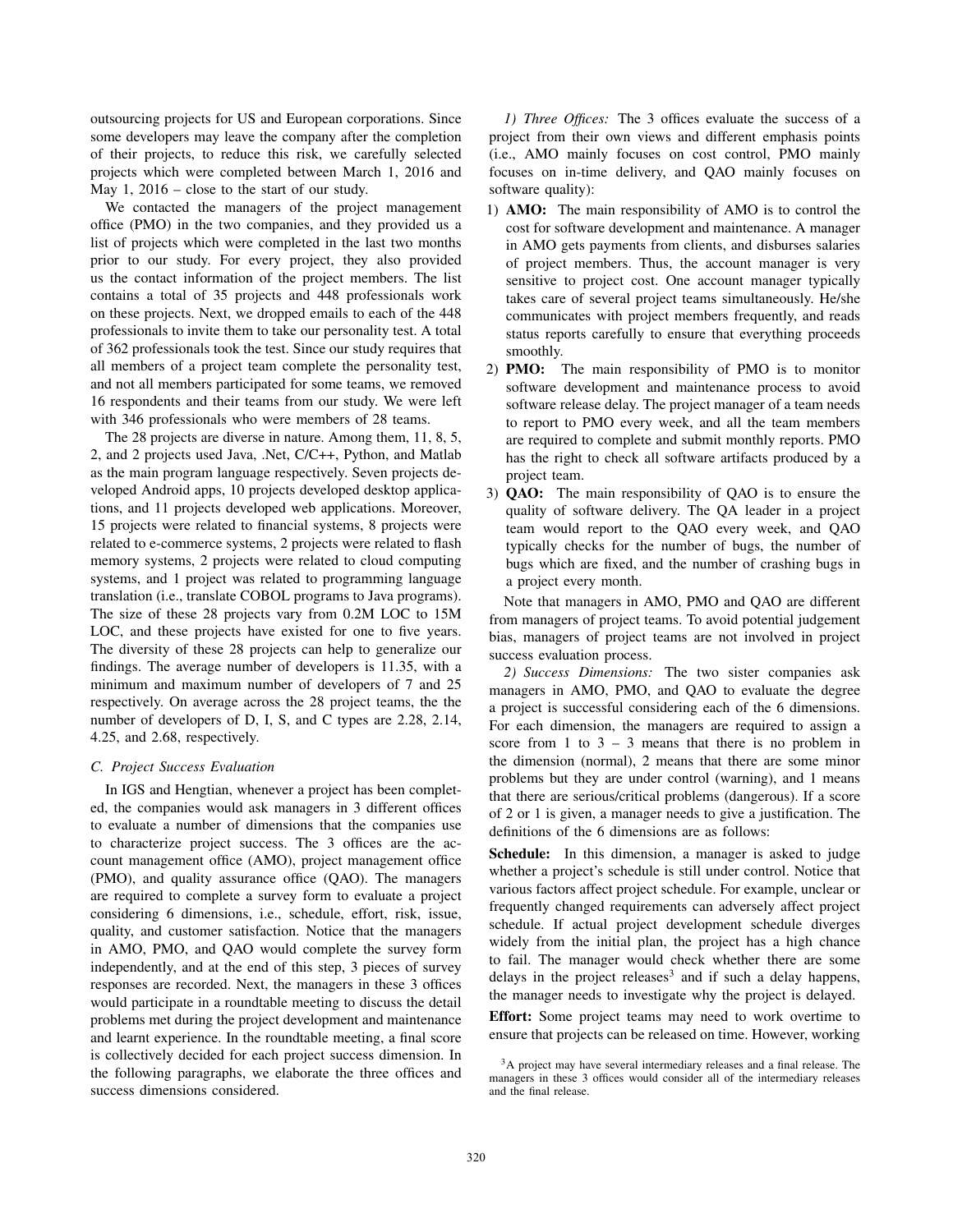for too many extra hours may mean low efficiency, poor project planning and execution, and even translate to low project quality. For the effort dimension, the managers in the 3 offices analyze the effective working hours of a project team, and evaluate whether the team suffers from serious overtime work problem. In IGC and Hengtian, developers are required to report their effective working hours once a week. Normally, a developer is expected to work 40 hours per week. If the average working time of a developer is more than 50 hours per week, the managers would give a score of 2 (warning), and if the average working time of a developer is more than 60 hours per week, the managers would give a score of 1 (dangerous).

External Risk: In this dimension, the managers in the 3 offices mainly analyze the external risks that a project team meets during the development process. Some risks can be under control, while other risks are out of control, or hard to control. It is very important for the managers to identify the uncontrolled risks. If a risk cannot be controlled, causes the loss of a customer, or causes a disruption in the normal functioning of a team, the managers would give a score of 1. And if the risk is still under control, but causes some bad impact to the project (e.g., some delays in project delivery), the managers would give a score of 2.

Internal Issue: Different from external risk, internal issue refers to problems appearing inside the project team. For example, team members may not communicate with one another effectively. Similar to the external risk dimension, the managers assign scores to this dimension based on the impact and controllability of the internal issues.

Software Quality: The quality of a project is an important project success dimension. If many bugs exist when a product is shipped, it would cause bad user experience and even make critical functionalities unavailable to users. For this dimension, the managers would analyze a project's bug tracking system (e.g., Bugzilla or JIRA), and also the code quality report outputted by Sonar [24]. Specially, they would check for the total number of bugs, the number of crash and blocking bugs, the number of post-release bugs, bug distribution, code coverage, unit test success rate, etc.

Customer Satisfaction: Customer satisfaction is important for a sustainable business. If customers are not satisfied with the end product or service provided by a project team, they may engage the service of another company, which will cause a loss of income. In IGS and Hengtian, when a project gets completed, the companies would collect feedback from customers [25]. Specially, customers are asked to rate whether they are satisfied with the project team in various aspects, e.g., work attitude, communication quality, business knowledge, technical skills, cost-effectiveness, etc. Customers are also asked to provide reasons why they are satisfied or unsatisfied. For the customer satisfaction dimension, managers in the 3 offices would analyze the customer satisfaction feedback report as well as the monthly reports from the project team to assign a suitable score.

TABLE I WEIGHTS OF THE 6 DIMENSIONS.

| Weight          | Value (mean $\pm$ std) | Weight                       | Value (mean $\pm$ std) |  |  |
|-----------------|------------------------|------------------------------|------------------------|--|--|
| <b>Schedule</b> | $19.3\% \pm 1.8\%$     | Internal Issue               | $9.4\% + 2.1\%$        |  |  |
| Effort          | $17.6\% \pm 1.2\%$     | Software Quality             | $21.4\% + 1.3\%$       |  |  |
| External Risk   | $11.3\% \pm 1.1\%$     | <b>Customer Satisfaction</b> | $21.0\% + 2.2\%$       |  |  |

*3) Overall Project Success Score:* After the managers in the 3 offices completed their own independent assessments of the project and recorded their assessments through the survey form, they would participate in a roundtable meeting to discuss the final scores for each of the 6 dimensions. We denote the final score for each of the 6 dimensions as  $S_{sche}$ ,  $S_{effort}$ ,  $S_{risk}$ ,  $S_{issue}$ ,  $S_{qua}$ , and  $S_{cust}$ , respectively.

In this study, we also compute an overall project success score  $F$  which aggregates all the 6 dimensions using the following equation:

$$
F = \alpha_1 \times S_{sche} + \alpha_2 \times S_{effort} + \alpha_3 \times S_{risk} +
$$
  

$$
\alpha_4 \times S_{issue} + \alpha_5 \times S_{qua} + \alpha_6 \times S_{cuts}
$$
 (1)

In the above equation,  $\alpha_1$  to  $\alpha_6$  denote the weights assigned to each dimension, and  $\alpha_1 + \alpha_2 + \cdots + \alpha_6 = 1$ . To determine reasonable  $\alpha_1$  to  $\alpha_6$  values, we dropped emails to managers in the 3 offices. In total, we sent 72 emails, and we received 32 responses. We assigned the weights of the 6 dimensions by averaging the responses that we received from the managers. Table I presents the average weights of the 6 dimensions. Notice that the weights of external risks and internal issues are around 10%. For the other four dimensions, the weights are around 20%. On average across the 28 projects, the average project success score is 2.75, which means that most of the projects are successful.

#### *D. End-of-Study Survey*

At the end of our study, we also dropped emails to the 346 participants and the managers in the 3 offices to ask them some open questions. The questions were listed below:

- 1) Do you think personalities contribute towards the success of software projects? And why?
- 2) Can you describe the personality of your project manager? Is he/she easy to get along with, or has a strong opinion? Does his/her personality play a role in influencing the software development process?
- 3) Can you describe the personalities of some team members you are impressed with or disliked? Do their personalities play a role in influencing the software development process?

The participants can speak freely on these 3 questions as we promised to keep their data confidential and only publish anonymized responses. In total, we received 264 responses. Then, we analyzed these responses to find the reasons why some personalities influence project success.

## III. CASE STUDY RESULTS

In this paper, we formalize our study in the following research questions:

# RQ1: Does project manager personality influence project success?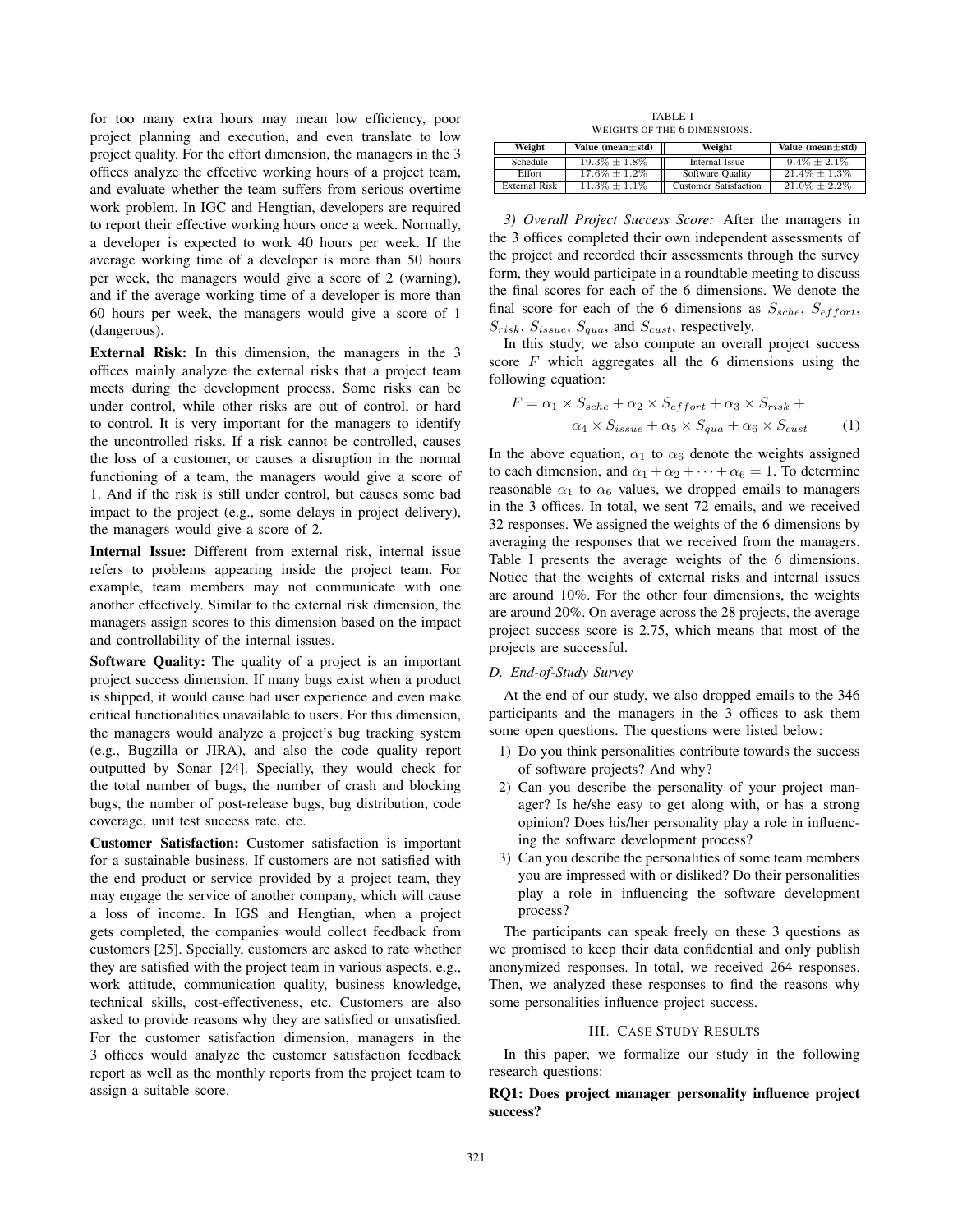Motivation. In a typical project team, the project manager takes the overall responsibility for the successful planning and execution of a project, and he/she needs to design a good project plan, organize the team structure, monitor the execution of the project plan, and control the risks and schedule to keep the project on track [26]. Considering the importance of the project manager, his/her personality may affect the success of the project. In this research question, we plan to investigate which personality type is more correlated to project success.

Results. In our collected data, among the 28 projects, 10, 3, 10, and 5 project managers are of the personality type D, I, S, and C, respectively. We first investigate whether the project manager personality would affect the project success score. Since the distribution of project success score is not normally distributed as shown by the results of the Shapiro-Wilk test [27] (i.e., pvalue is less than 0.05), we apply Kruskal-Wallis test [28]. Kruskal-Wallis test is a non-parameter and distribution free test, which assesses for significant differences on a continuous dependent variable (in our case, project success score) by a categorical independent variable (in our case, the personality of project managers). The results show that the p-value of the Kruskal-Wallis test is 0.03, which indicates that the project manager personality affects the project success score.

Next, we investigate whether projects of which their project managers are of a specific personality type would achieve a statistically significantly and substantially higher mean project success score than projects of which the project managers are of the other personality types. Specifically, for each personality type, we divide the 28 projects into two groups, one group for projects of which the managers are of a specific personality (e.g., D), and the other group for projects whose managers are of the other personalities (e.g., I, S, and C). We apply the Wilcoxon Rank Sum test [29] to measure whether the improvement is significant, and we compute Cliff's delta  $[30]^4$ , which is a non-parametric effect size measure that quantifies the amount of difference between the two groups. Since we run the test multiple times (i.e., we compare different pairs of groups), we use Bonferroni correction [31] to counteract the results of multiple comparisons. Here, we choose Wilcoxon Rank Sum test and Cliff's delta effect size since the distribution of project success score is not normally distributed.

Table II presents the adjusted p-values and Cliff's Deltas for the comparison of different project manager's personalities and their corresponding project success scores. The p-values are adjusted by Bonferroni correction. We find that projects with managers of D-type personality achieve higher project success scores, and the difference is statistically significant at the confidence level of 95%. Moreover, the Cliff's Delta is 0.75, which corresponds to a large effect size. For projects with managers of each of the 3 other personality types, there is no statistically significant difference between their success scores and the success scores of other projects.

TABLE II ADJUSTED P-VALUES AND CLIFF'S DELTAS FOR THE COMPARISON OF DIFFERENT PROJECT MANAGER'S PERSONALITIES AND THEIR CORRESPONDING PROJECT SUCCESS SCORES.

| Comparison      | p-value | Cliff's Delta        |
|-----------------|---------|----------------------|
| D vs. I, S, C   | 0.0020  | $0.75$ (Large)       |
| I vs. $D, S, C$ | 1.0000  | $-0.61$ (Negligible) |
| S vs. D, I, C   | 1.0000  | $-0.32$ (Medium)     |
| $C$ vs. D. I. S | 1.0000  | $0.30$ (Small)       |

To delve further as to the reason of this observation, we also analyze the responses that we collected from members of projects with D-type managers. The following are some of them:

- *"My project manager is a bit push, and sometimes we are afraid of him. He would check our status every two or three days, and criticize us if we do not complete the tasks. But anyhow we can always release the project on time, and our team won a lot of awards from the company. Although I do not like him personally, I should admit he is a good project manager."*
- *"I have been in my PM's team for a long time, and release at least 5 projects until now. She is task-oriented, and has strong opinion. We all believe her since she has the magic to make a successful project. "*
- *"Sometimes the customers would propose some unreasonable requirements, my project manager would try to persuade the customers but not transfer the work to us directly. My project manager knows clearly what is in the scope of the project, and what is out of the scope. And he would control the things in scope strictly, but he would also help to fight for our rights."*
- $\mathbb{Z}^3$  *"Everyday my PM would push us, which makes me feel nervous. I am not happy to work with my PM."*
- $\nabla^3$  *"Our project manager is not in good temper. If the schedule is delayed even a little, he will rant to us. He is overly strict."*

The following are some comments that we collected from project teams with managers of other personality types:

- **S-type:** "Our project manager is our best friend, and he always listens to our *suggestions patiently. However, it seems that he does not have many opinions, and he wants to make everyone happy, but it may make the things worse. As a result, our project contains a lot of bugs when we release it to the production environment."*
- **I-type:** "It seems our project manager is too optimistic when designing *project plans, and he always considers things in the best case, which makes us very passive especially when the deadline is approaching."*
- $\nabla^3$  C-type: *"To be honest, my project manager think too much on the detailed things, and he always feels pessimistic to the success of our project, which affects our confidence to complete our project.*"<br> $\Box$  **I-type:** "*I like my PM not because she is a go*
- I-type: *"I like my PM not because she is a good leader, but she is our best friend. We work together and discuss together, and she always encourages us to solve difficult problems."*
- S-type: *"Our PM can always find some important problems which we may ignore in a project. He is more like a technical leader than a PM, and we all ask him for help when we meet technical problems."*

From the above comments, we notice a good project manager is typically task-oriented, has a strong opinion, knows what is the objective of the project clearly, and can control the various steps in a software development process strictly. These are characteristics of people with D-type personality. However, D-type managers may also destroy the harmonious relationship in a team. We can also note that project managers who are very nice to everyone, feel too optimistic or pessimistic to a project, may negatively impact project success, however they may build good relationships inside a team.

## RQ2: Does team member personality influence project success?

Motivation. Lykourentzou et al. find that teams with only one D-type and one I-type member produce better work product than a team which has more than one D-type or I-type team members [32]. In this research question, we would like to investigate whether the increase of people with leader type personalities would impact project success score. The answer of this research question would shed light on how to organize

<sup>&</sup>lt;sup>4</sup>Cliff defines a delta of less than 0.147, between 0.147 to 0.33, between 0.33 and 0.474, and above 0.474 as negligible, small, medium, and large effect size respectively.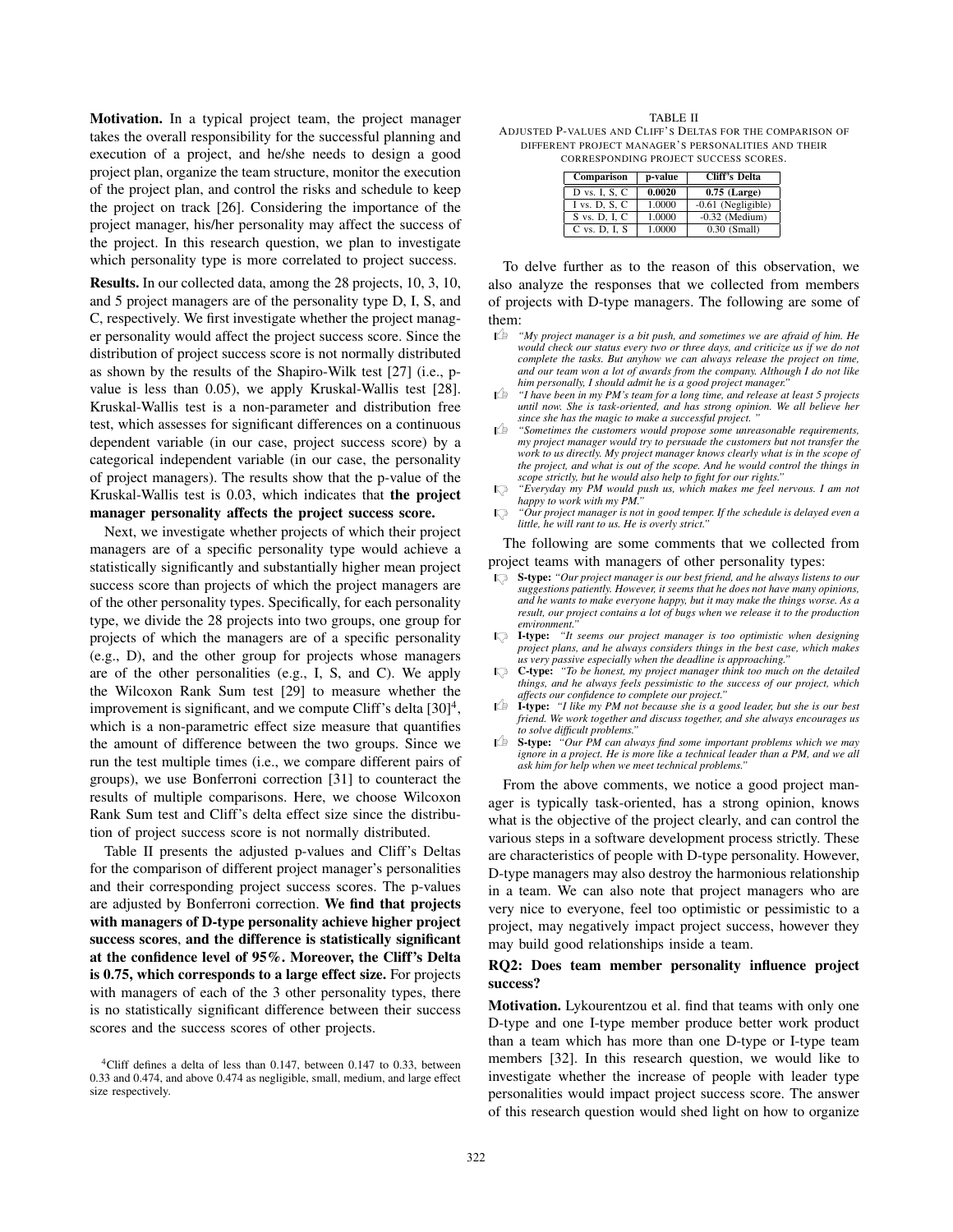TABLE III SPEARMAN'S RHO AND ADJUSTED P-VALUES FOR CORRELATIONS BETWEEN PERCENTAGE OF MEMBERS OF DIFFERENT PERSONALITIES AND PROJECT SUCCESS SCORE.

| $Type\%$        | Spearman's rho | p-value      |
|-----------------|----------------|--------------|
| $D\%$           | $-0.61$ (High) | 0.0005       |
| $I\%$           | $0.74$ (High)  | $6.809e^{-}$ |
| $S\%$           | 0.26           | 0.1875       |
| $C\%$           | $-0.35$        | 0.0684       |
| I.%             | 0.22           | 0.2535       |
| $NI\mathcal{A}$ | $-0.22$        | 0.2535       |

a better project team, and how to select team members based on their personalities.

Results. To answer this research question, for each project team, we compute the percentages of members of different personalities in the team. Here, we exclude the project manager. In total, we consider 6 independent variables, i.e., percentages of D-type  $(D\%)$ , I-type  $(I\%)$ , S-type  $(S\%)$ , Ctype (C%), leader-type (L% =  $D\%+I\%$ ), and non-leader type (NL%=S%+C%) personalities, respectively. Here, we choose Spearman's rho [33] to measure the statistical significance and correlation level of the project success score to each of the 6 variables since (1) the distributions of project success score and the percentages of various personality types are not normally distributed as shown by the results of the Shapiro-Wilk test [27], and (2) both the dependent variable (in our case, project success score) and independent variable (in our case, the percentages of various personality types) are continuous. The Spearman's rho ranges from -1 to 1, where -1 and 1 correspond to a perfect negative and positive monotonic correlation respectively, and 0 means that the variables are independent<sup>5</sup>. Similar to RQ1, we also use Bonferroni correction to adjust the p-values outputted by Spearman's rho test.

Table III presents the Spearman's rho and adjusted pvalues for correlations between different personalities and project success score. We notice among the 6 variables, only the percentages of D-type personality and I-type personality are highly correlated to the project success score, and the correlation is statistically significant at the confidence level of 99%. We notice that the percentage of D-type members is negatively correlated to the project success score, i.e., the more D-type members are in a project team, the lower is the project success score. On the other hand, the percentage of I-type members is positively correlated to the project score, i.e., the more I-type members are in a project team, the higher is the project success score.

Next, to understand what is a good percentage of D-type and I-type members in a project team, we also investigate the following two sets of hypotheses:

Hypothesis Set 1. *Project teams with percentage of D-type members of at most p% achieve a higher mean project success score than that of other teams.*

Hypothesis Set 2. *Project teams with percentage of I-type members of at least p% achieve a higher mean project success score than that of other teams.*

5Spearman's rho of  $\leq$  0, [0.0, 0.1], (0.1, 0.3], (0.3, 0.5], (0.5, 0.7], (0.7, 0.9], (0.9, 1] is considered as no, small, moderate, high, very high, and perfect correlation, respectively.

TABLE IV ADJUSTED P-VALUES AND CLIFF' DELTAS FOR DIFFERENT PERCENTAGES OF MEMBERS OF D-TYPE AND I-TYPE PERSONALITY.

| $D\%$ | P-value | Cliff's Delta       | I%  | P-value | <b>Cliff's Delta</b> |
|-------|---------|---------------------|-----|---------|----------------------|
| 5%    | 0.8436  | $0.67$ (large)      | 5%  | 1.0000  | $-0.16$ (small)      |
| 10%   | 0.8424  | $0.68$ (negligible) | 10% | 0.0042  | $-0.77$ (large)      |
| 15%   | 0.0024  | $0.70$ (large)      | 15% | 0.0060  | $-0.68$ (large)      |
| 20%   | 0.0002  | $0.86$ (large)      | 20% | 0.0003  | $-0.86$ (large)      |
| 25%   | 0.0378  | $0.58$ (large)      | 25% | 0.0060  | $-0.73$ (large)      |
| 30%   | 0.0036  | $0.84$ (large)      | 30% | 0.0218  | $-0.72$ (large)      |

To evaluate each hypothesis in the two sets, we divide the project teams into two groups: one group contains teams with percentage of D-type (I-type) members of at most (at least) p%, and the other group contains the other teams. We use Wilcoxon Rank Sum test to check whether the difference in the mean project success score is significant, and Cliff's delta to assess if the difference is substantial. We investigate the following values of p: 5, 10, 15, 20, 25, and 30.

Table IV presents the p-values and Cliff's Delta for the different values of p. The p-values are adjusted by Bonferroni correction. We notice when p is between 15 to 30, the first hypothesis can be accepted. Moreover, we also notice when p is larger than 10, the second hypothesis is accepted. Thus, in practice, we recommend that a project team should have at most 15% members of D-type personality and at least 10% members of I-type personality.

We assign a team into one of the following two groups: Dtype dominant team and I-type dominant team. The assignment is made according to the proportion of D-type and I-type personality team members in a team. Teams who have more D-type than I-type personality members are considered Dtype dominant, while those who have more I-type than D-type personality members are considered I-type dominant. In our study, we did not find a team who has the same number of Dtype and I-type personality members. The following are some of the comments related to team member personality that we have received:

- rð. I-type dominant: *"I like our team since we have many enthusiastic developers. They often listen to other people's suggestions, and always help to create good solutions to any problem we meet during the project development."*
- D-type dominant: *"A good project team should have members of different personalities, but, one key point is, not many dominant team members."*
- rð. D-type dominant: *"Software development is a teamwork, and we need to make a trade off in a lot of things. However, if a team has many dominant developers, it is hard to make the final decision. Too many dominant developers would result in many internal fights."*
- D-type dominant: *"It seems that our project team has some developers who do not listen to others, and they have a strong opinion. Our project team has a big communication problem. Every time a customer proposes a new requirement, we would implement it in our own way. Finally, the customer is not satisfied with our project."*
- rð. D-type dominant: *"Three developers in our project team are too aggressive, and they always issue orders to other developers, which make us not happy to work with them."*
- D-type dominant: *"Our project team has too many "leaders". Every "leader" wants to persuade others, and all of them are strong-willed, and hard to accept other developers' suggestions."*

## RQ3: Does project manager personality influence a project success dimension?

Motivation. In the earlier RQs, we consider the overall project success score which is aggregated over the 6 dimensions. In this research question, we investigate whether project manager personality influences *each* project success dimension.

Results. Similar to RQ1, for each personality type, we divide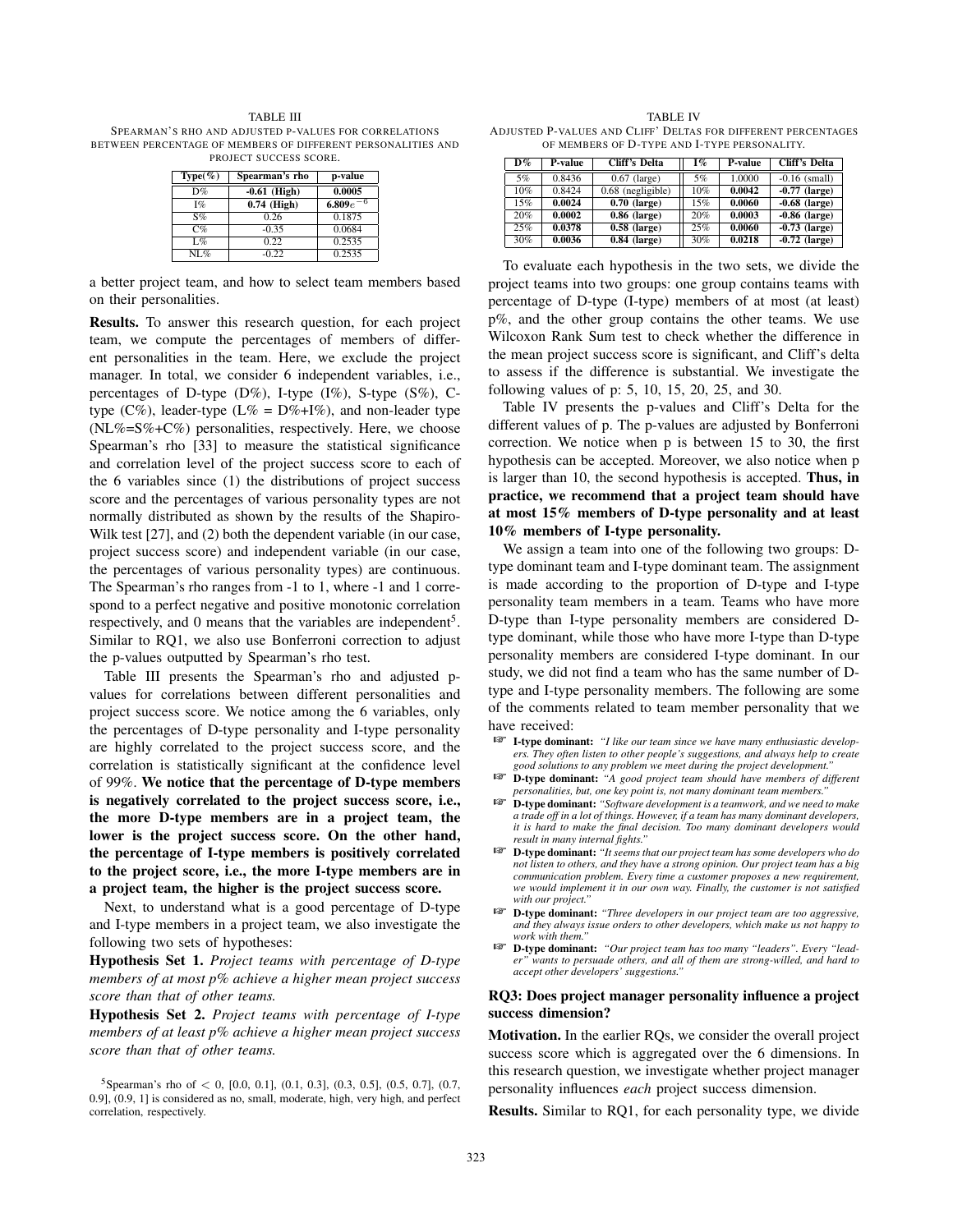the 28 projects into two groups, one group for projects of which the managers are of a specific personality (e.g., D), and the other group for projects whose managers are of the other personalities (e.g., I, S, and C). We apply the Wilcoxon Rank Sum test [29] to assess whether the difference is statistically significant, and we compute Cliff's Delta to measure whether the difference is substantially large. Since we run the Wilcoxon Rank Sum test multiple times, we use Bonferroni correction [31] to counteract the effect of multiple comparisons. Here, we choose Wilcoxon Rank Sum test and Cliffs delta effect size, since the distributions of the scores in each dimension are not normally distributed as shown by the results of the Shapiro-Wilk test.

Table V presents the adjusted p-values and Cliff's Deltas for the comparison of different project manager's personalities and their corresponding 6 project success dimension scores. We find that projects with managers of D-type personality achieve higher scores in the following dimensions: internal issue, software quality, and customer satisfaction. The differences are statistically significant at the confidence level of 95%. The differences are also substantial, with the effect sizes varying from medium (for software quality and customer satisfaction dimensions) to large (for internal issue dimension). The results for the other personalities are not statistically significant. The results for D-type managers may be attributed to the fact that they are often firm, forceful, task-oriented, and have high standard in doing things. The following are some comments that we received from members of projects with D-type managers:

- *"Our PM has the magic to know every potential risk that would happen in advance. He would talk to everyone once a week to ask whether we meet some communication or other internal problems during software development."*
- - *"It is interesting that our project manager will read every bug report, and analyze the impact of it carefully. Before the release, he seems to know the status of all the bugs in Bugzilla, and pushes us to fix most high-impact bugs."*
- *"My PM is an expert in requirement analysis, and he will check with the customers a lot of times to confirm the requirements. Thus, the customers are always satisfied with what we do finally since we strictly follow the requirements."*

#### RQ4: Does team member personality influence a project success dimension?

Motivation. In this research question, we augment our finding for RQ2, by investigating the relationship between team member personality and each of the six project success dimensions. In particular, we investigate whether the proportion of team members of a particular personality is correlated to each of the team's dimension scores. The answer to this research question can help us better understand the advantage or disadvantage of having more or fewer members of a specific personality to a dimension of success. Answer to this research question augments findings of RQ2 which only consider the overall success score.

Results. Similar to RQ2, in this research question, we also consider 6 independent variables, i.e., D%, I%, S%, C%, L%, and NL%. Next, following RQ3, since the distributions of the scores in each dimension are not normally distributed, we compute Spearman's rho [33] to measure the correlation level of each of the 6 variables and project success measured in

terms of one of the six dimensions. We also use Bonferroni correction to adjust the p-values outputted by Spearman's rho test. Table VI presents the adjusted p-values and Spearman's rhos for the correlations between each of the 6 dimension scores and the 6 variables. We describe the findings for each dimension below:

*Schedule.* The percentage of C-type members is negatively correlated to the schedule score, and the correlation level is moderate. This suggests that increasing the percentage of C-type members is likely to decrease the schedule score. On the other hand, the percentage of members with leader type personality is positively correlated to the schedule score, and the correlation level is moderate. Also, notice that the percentage of members with non-leader type personality is negatively correlated to the schedule score. This may be attributed to the fact that C-type members may sometimes consider too many things and are indecisive, which may delay project schedule. On the other hand, people with leadertype personality tend to be self-motivated, follow project plan strictly, and either force or influence other team members to execute the project plan. The following are some relevant comments that we collected:

- *"I believe some of our team members consider too many things and are indecisive, even for a simple requirement, which causes the delay of our project."*

 $\mathbb{F}$  *"One thing that causes the delay of our project is that many team members are a bit lazy and not self-motivated, they need to be pushed to do things. "*

*Effort.* There is no statistically significant correlation between the variables and the effort score. This result suggests that differences in team member personality play a non-major role in determining the amount of effort invested in a project. Other factors such as tight project schedule and frequent requirement change may play a more major role.

*External Risk.* There is no statistically significant correlation between the variables and the external risk score. Not all of the 28 project may have encountered significant external risk and thus the data may not have been sufficient to draw conclusion.

*Internal Issue.* The percentage of I-type members is positively correlated to the internal issue score, and the correlation level is moderate. This indicates an increase in the percentage of I-type members is likely to increase the internal issue score (*i.e.*, internal issues are more controlled and have less impact). On the other hand, the percentages of D-type and C-type members are negatively correlated to the internal issue score, and the correlation levels are moderate. From our collected data, most of the internal issues are related to communication problems. I-type people are good communicators and they are outgoing and optimistic. However, D-type people can be aggressive sometimes, and they are less inclined to listen to others. C-type people are typically reserved and may not communicate effectively with others. The following are some relevant comments that we collected:

- $EFT$  *"We have a good development environment, and everyone tend to communicate with others on the problem he/she meets. Thus, we do not have any communication problem."*
- $\mathbb{F}$  *"Some developers seem to be silent, and they do not express their opinion. They try to solve problems in a quiet way, and no one knows what they are*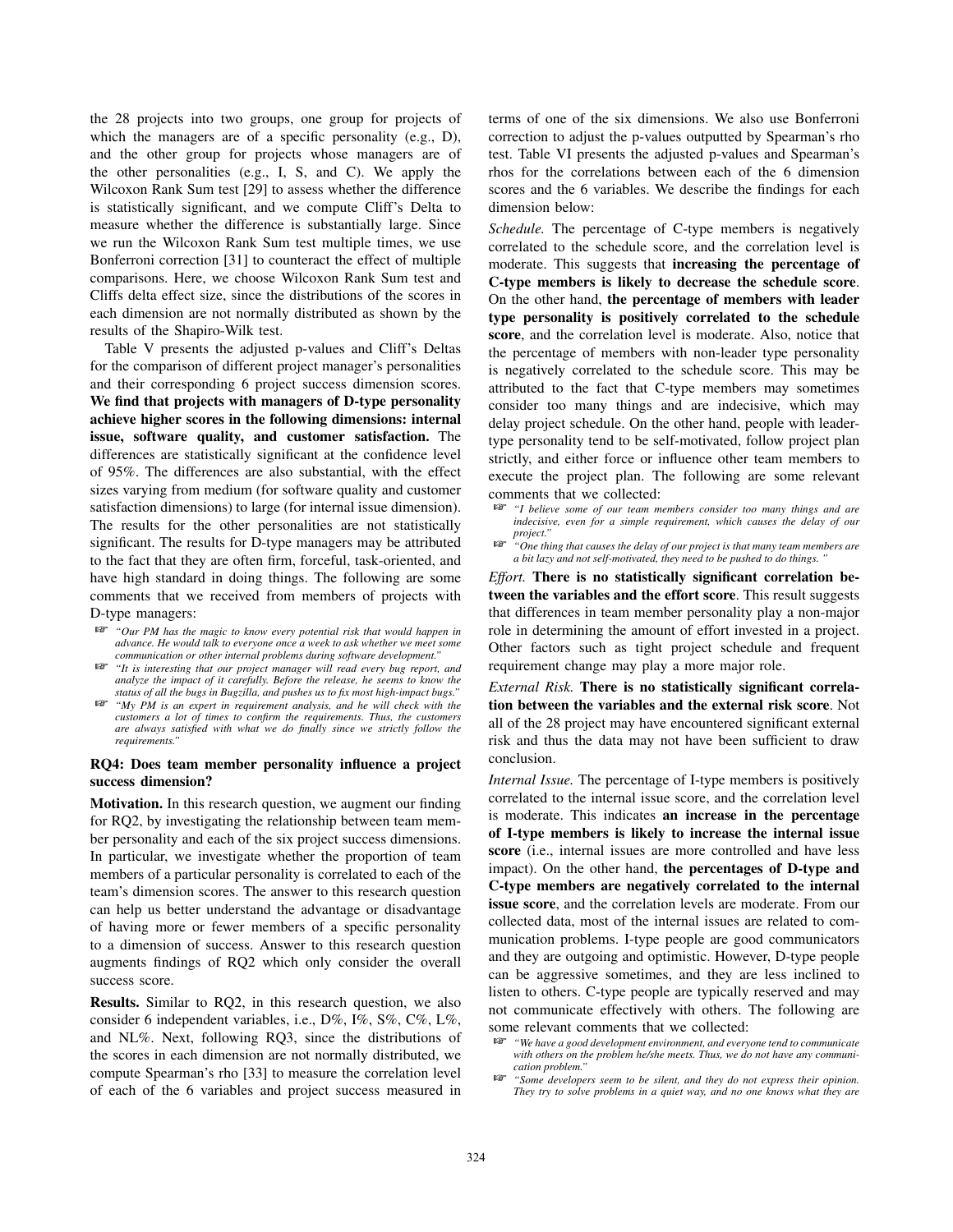TABLE V

ADJUSTED P-VALUES AND CLIFF'S DELTA FOR THE COMPARISON OF DIFFERENT PROJECT MANAGER'S PERSONALITIES AND THEIR CORRESPONDING 6 DIMENSION SCORES. STATISTICALLY SIGNIFICANT RESULTS AT THE CONFIDENCE LEVEL OF 95% ARE HIGHLIGHTED IN BOLD. MEDI. = MEDIUM

| Type        | <b>Schedule</b> |         | <b>Effort</b> |              | <b>External Risk</b> |              |         | <b>Internal Issue</b> | <b>Software Quality</b> |                | <b>Customer Satisfaction</b> |                 |
|-------------|-----------------|---------|---------------|--------------|----------------------|--------------|---------|-----------------------|-------------------------|----------------|------------------------------|-----------------|
|             | ' value         | Delta   | P-value       | <b>Delta</b> | P-value              | <b>Delta</b> | P value | <b>Delta</b>          | P-value                 | Delta          | P-value                      | Delta           |
| D vs. Other | .0000           | 0.18    | 0.1904        | 0.33         | .0000                | 0.13         | 0.0450  | 0.5<br>(large)        | 0.0275                  | $0.39$ (medi.) | 0.0467                       | (medi.)<br>0.33 |
| vs. Other   | .0000           | $-0.13$ | 0.2756        | $-0.48$      | .0000                | 0.32         | .0000   | 0.00                  | .0000                   | -0.09          | 0.2132                       | $-0.51$         |
| S vs. Other | .0000           | $-0.17$ | .7256         | $-0.41$      | .0000                | 0.22         | .0000   | -0.15                 | .0000                   | $-0.11$        | 0.3076                       | $-0.5$          |
| C vs. Other | .0000           | 0.02    | 0.8928        | $-0.26$      | .0000                | $-0.14$      | .0000   | -0.16                 | 0.2200                  | -0.43          | .0000                        | 0.02            |

| A. | ВL<br>е |  |
|----|---------|--|
|    |         |  |

ADJUSTED P-VALUES AND SPEARMAN'S RHO FOR CORRELATIONS BETWEEN PERCENTAGE OF MEMBERS OF DIFFERENT PERSONALITIES AND EACH OF THE SIX DIMENSION SCORES. STATISTICALLY SIGNIFICANT RESULTS AT THE CONFIDENCE LEVEL OF 95% ARE HIGHLIGHTED IN BOLD. MO.=MODERATE

| $Type(\%)$ |         | <b>Schedule</b> | <b>Effort</b> |         |         | <b>External Risk</b><br><b>Internal Issue</b> |         |               |         | <b>Software Quality</b> | <b>Customer Satis.</b> |              |
|------------|---------|-----------------|---------------|---------|---------|-----------------------------------------------|---------|---------------|---------|-------------------------|------------------------|--------------|
|            | P-value | rho             | P-value       | rho     | P-value | rho                                           | P-value | rho           | P-value | rho                     | P-value                | rho          |
| $D\%$      | 0.6814  | $-0.08$         | 0.3270        | $-0.19$ | 0.3413  | $-0.19$                                       | 0.0088  | $-0.49$ (mo.) | 0.0017  | $-0.56$ (high)          | 0.0919                 | $-0.32$      |
| $I\%$      | 0.1177  | 0.30            | ).3444        | 0.19    | 0.4105  | 0.16                                          | 0.0037  | $0.53$ (high) | 0.0053  | $0.51$ (high)           | 0.0255                 | $0.42$ (mo.) |
| $S\%$      | 0.0924  | 0.32            | 0.8682        | 0.03    | 0.6194  | 0.10                                          | 0.1212  | 0.30          | 0.6410  | 0.09                    | 0.5109                 | 0.13         |
| $C\%$      | 0.0033  | $-0.53$ (high)  | 0.7597        | $-0.06$ | 0.5179  | $-0.13$                                       | 0.0500  | $-0.37$ (mo.) | 0.5685  | $-0.11$                 | 0.8486                 | $-0.04$      |
| $L\%$      | 0.0188  | $0.44$ (mo.)    | 0.6067        | 0.10    | 0.9006  | 0.02                                          | 0.7342  | 0.07          | 0.8348  | $-0.04$                 | 0.9781                 | 0.01         |
| NL%        | 0.0188  | $-0.44$ (mo.)   | 0.6067        | $-0.10$ | 0.9006  | $-0.02$                                       | 0.7342  | $-0.07$       | 0.8348  | 0.04                    | 0.9781                 | $-0.01$      |

*experienced during software development. "*

 $E^{\rm eff}$  *"I do not like some of our team members since they are not friendly, and they are not interested in listening to what others say. It makes none of us want to talk to others, and our team suffers from a big communication problem."*

*Software Quality.* The percentage of D-type members is negatively correlated to the software quality score, and the correlation level is high. This indicates that an increase in the percentage of D-type members is likely to decrease the software quality score. On the other hand, the percentage of I-type members is positively correlated to the software quality score, and the correlation level is high. Bug fixing is a tedious and time-consuming task, and D-type developers may not have the necessary patience to carefully fix bugs. Moreover, for some bugs, there are different solutions, and if a project team has too many D-type members, each may have their own conflicting opinion which may delay or even hamper the bug fixing effort. Different from D-type people, I-type people are more inclined to consider different opinions. The following are some relevant comments that we collected:

- rð. *"At least five of developers have very strong opinions. When the testers report a bug, their will argue with the testers that it is not a bug. Even for a real bug, they just fix it in their own way, and refuse to adopt other solutions."*
- - *"Some developers in our team are open-minded, and we always discuss solutions on some difficult bugs. Moreover, they are so nice and they always encourage us to be not afraid of bugs."*

*Customer Satisfaction.* The percentage of I-type members is positively correlated to the customer satisfaction score, and the correlation level is moderate. This indicates that an increase in the proportion of I-type members is likely to increase the customer satisfaction score. As mentioned earlier, Itype people tend to be good at communication, and they are outgoing and easy to get along with. Thus, they are more likely to make the customer satisfied. One respondent pointed out: *"We have many emails with the customers every day. I notice some developers in our team have good communication skills when they reply emails to customers. They are patient and polite, and customers always praise them."*

*RQ3 vs. RQ4.* Comparing results of RQ3 and RQ4, we find that D-type managers perform well in internal issue and software quality dimensions, while an increase in the proportion of D-type members is likely to decrease the scores in these two dimensions. This may be attributed to the fact that managers and team members play different roles in project teams. The main responsibilities of managers are to design the project schedule, manage the whole team, and monitor the process to ensure everything is smooth. On the other hand, the main responsibilities of team members include development, maintenance, testing, debugging, and bug fixing, and most of these are technical. The difference in responsibilities seems to make D-type people contribute differently to the two success dimensions when they are in different roles.

#### IV. DISCUSSION

#### *A. Interaction Effect Analysis*

In this paper, we consider the impact of multiple independent variables (i.e., project manager personality, percentages of D-type  $(D\%)$ , I-type  $(I\%)$ , S-type  $(S\%)$ , C-type  $(C\%)$ , leadertype  $(L\% = D\% + I\%)$ , and non-leader type  $(NL\% = S\% + C\%)$ personalities) to project success score. Here, we would like to investigate the interaction effects of these independent variables to the project success score. As shown in the previous RQs, the distribution of project success score is not normally distributed, and thus we cannot apply statistical tests such as two-way ANOVA [34] to evaluate the interaction effects. Instead, we apply the Scheirer-Ray-Hare test [35], which is a non-parametric test that has similar purpose as two-way ANOVA test. For any two independent variables A and B, we use Scheirer-Ray-Hare test to check for the interaction effects of them to the project success score. In total, we ran the Scheirer-Ray-Hare tests 42 times, and use Bonferroni correction to adjust the p-values. However, among the 42 tests, we do not find any statistically significance result. Thus, the interactions of these 7 independent variables have no statistically significant effect to the project success score. Similarly, we also investigate the impact of multiple independent variables to the scores in the 6 project success dimensions. The results of Scheirer-Ray-Hare test show that the interactions of these 7 independent variables have no statistically significant effect to the scores of the 6 project success dimensions.

To conclude, the independent variables proposed in our study affect the project success score independently, and there is no statistically significant interactions among them.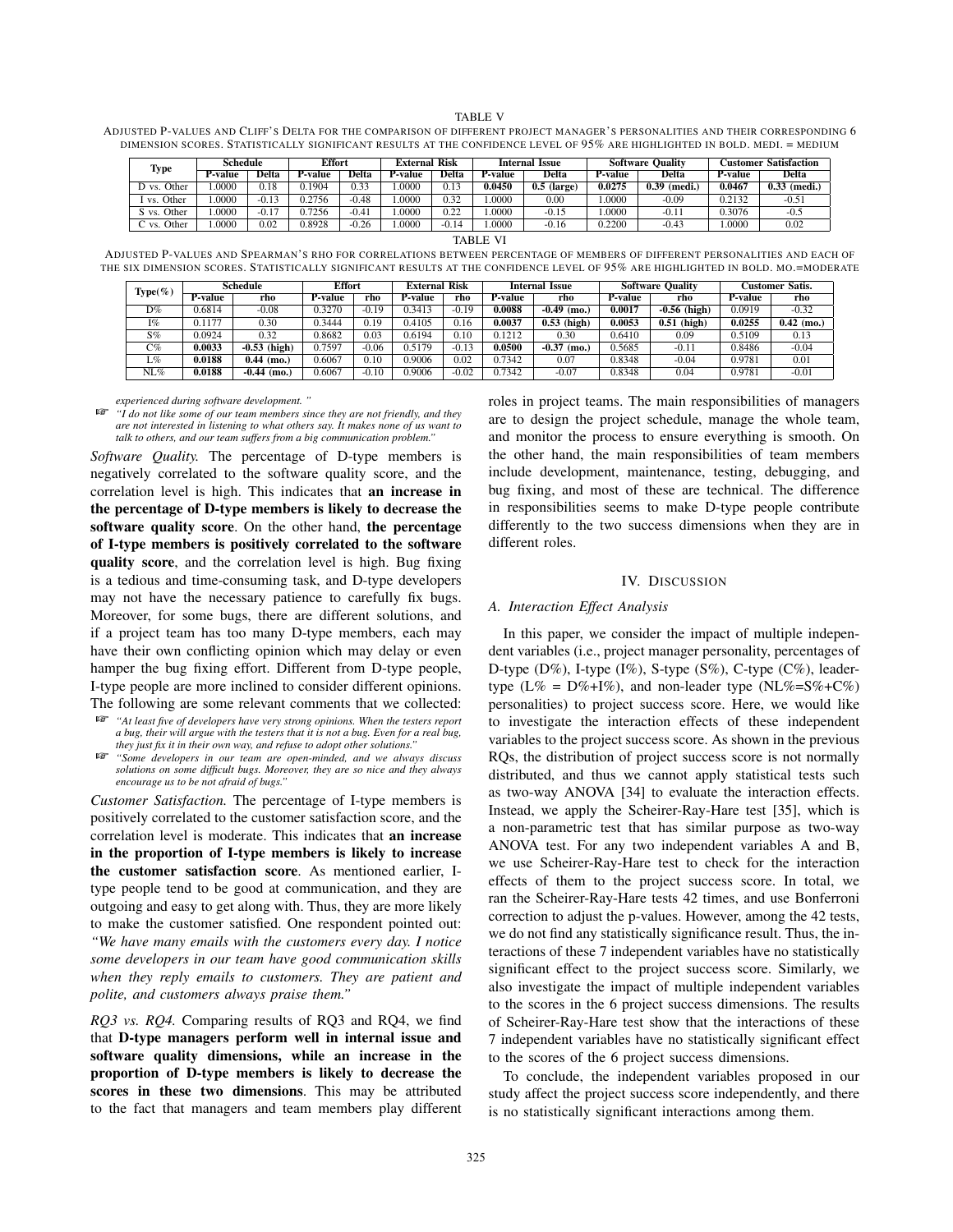## *B. Implications*

For Practitioners. Our results suggest that a simple personality matching strategy can help to build a more effective software project team. Developers in a company can take a DISC personality test, and the results of the test, along with the developer expertise, can be used to select suitable team members for a new project team. Alternatively, the test results can be used to estimate how likely an existing project team will be successful, and proper mitigation actions can be taken accordingly. Notice the DISC personality test only takes 20 minutes on average, and thus the cost is low.

For a new project team, our study suggests guidelines on how to select suitable team members. To achieve a higher project success score, our study suggests that the project manager should have a D-type personality, and there should be less than 15% D-type team members, and more than 10% I-type team members. Moreover, for existing project teams, we can analyze the personality distribution of the teams. For a team, if we notice there are too many D-type team members (e.g., more than 15%), it may be good to adopt mitigation strategies such as moving some of the D-type team members to other project teams, or if cost allows, include additional non D-type team members. Similarly, if a team has few I-type members (e.g., less than 10%), a team may want to include additional I-type personality members of suitable expertise from the pool of developers that a company has.

From the results of RQ4, we observe that teams with larger proportions of developers of different personalities perform differently for the six success dimensions. For example, when teams have more developers of types D and I, they are better at executing schedule. On the other hand, teams with more developers of C-type personality are less able to execute schedule well. Also, teams with more D-type members perform worse on software quality dimension. Management can use these findings as heuristics to optimize team's performance for a particular success dimension. For example, if management considers software quality as the most important factor to project success, our study suggests that they should avoid including too many D-type members to a team. And if a project team considers schedule is the most important factor, our study suggests to include more D-type or I-type members, and less C-type members.

For Researchers. In this paper, we analyze the relationship between project success and personality, and our results show that project manager personality and team personality composition do affect the success of software projects. Our study opens doors to a number of new research questions which we would like to encourage colleagues to investigate in the future.

Our study does a post-mortem analysis of projects with varying degrees of success. It would be interesting to complement our study with a field study where one monitors a set of developers in their day-to-day activities along with the artifacts that they create (either by manual observation or semiautomated analysis) for an extended period of time. Such a study can allow one to more comprehensively answer questions such as these: How D-type project managers perform in a team? What specific actions and patterns of interactions make D-type project managers good to team success? Why and how D-type and I-type team members contribute to lower software quality? Why and how I-type team members contribute to customer satisfaction? We encourage future studies to analyze and answer these research questions and many others that naturally arise from the results of this study.

We also encourage more applications of psychoanalysis tests to get a deeper insight into developers and their activities. Our literature survey finds that only a relatively low number of *recent* software engineering studies perform such analysis, with most related work done more than half a decade ago. Our study demonstrates that link between personality and overall project success exists. With a surge of open data available for analysis and increasing trend of practitioner participation in software engineering research, it would be a pity not to further drill down and investigate relationships on personality and software engineering activities that contribute to project success. For example, it would be interesting to explore whether developers of different personalities show different defect patterns, what personality types are better for code reviews, what personality types are better for requirement engineering tasks, etc.

#### *C. Threats to Validity*

*Internal Validity.* Threats to internal validity refers to errors in our collected data and experimental bias. We have double checked our collected data, however, there may exist some errors that we did not notice. Another threat is related to the selection of the personality test used. In this paper, we use DISC test which is often used by HR when hiring new employees [13], [20], is well founded on existing team formation theories [12], and was also used by a very recent work by Lykourentzou et al. [32].

*External Validity.* To improve the generalizability of our findings, we have conducted our study on data collected from a total of 346 professionals working on 28 projects from two IT outsouring companies. The 28 projects build a wide range of systems from Android apps to e-commerce portals, and all projects that we analyze are outsourced projects. In this study, all projects that we analyze are outsourced projects. Additionally, among the 28 projects, 15 are in the domain of finance; this may impact the generalizability of our findings. Moreover, all participants in our study are Chinese; it is not clear whether our results can be generalized to non-Chinese developers. In the future, to further reduce the threat to external validity, we plan to invite more developers from more different types of project teams in more IT companies to join our study.

Another threat is related to the 6 project success dimensions used in our study. Our two industry partners (Hengtian and IGS) use the success dimensions for more than 8 years and find them useful in practice. Also, we invite 32 managers to provide the weights of the 6 dimensions, and we average the responses from these managers. Notice that the standard deviation is low, which means the managers have similar opinions about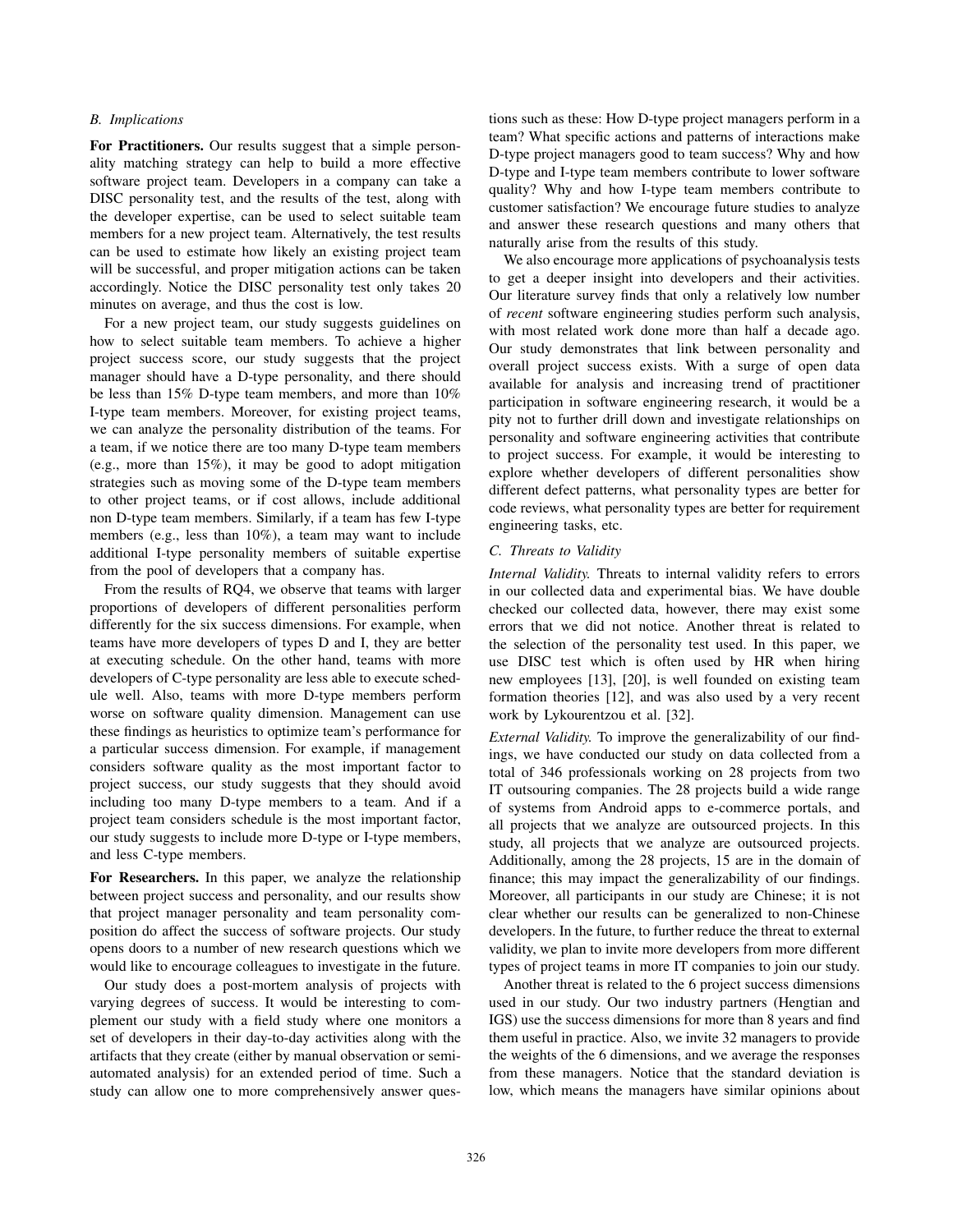the weights of the 6 dimensions. Moreover, we ask them to revalidate the average weights, and they have a consensus that the average weights are reasonable.

## V. RELATED WORK

Personality and Software Project. There have been some studies that investigate the link between personality types and team performance for project success and various software engineering tasks. We have described the work by Acuna et al. [7], Gorla and Lam [8], Karn and Cowling [9], and Wang and Li [10] along with differences with this work in Section I.

Aside from the above mentioned studies, Cunha et al. employed MBTI on 64 second-year undergraduate students to study the relationship between code review effectiveness and the personality of the reviewer [36]. They found that people who are of intuition type performed significantly better on code-review tasks than people of sensing type. Recently, Smith et al. employed Five-Factor Model on 797 participants to understand the beliefs, practices and personalities of software developers [37]. They found that there are no significant differences between developers and testers, and managers are more conscientious and more extraverted. Different from these studies, our study focuses on a different problem: the relationship between project manager personality and team personality composition and project success.

Our findings are also different from the previous studies. Wang and Li found Agreeableness is positively related to the team success. Agreeableness is one of the characteristics of I-type individuals. And our study shows that I-type project manager does not statistically significantly influence team success. Lykourentzou et al., who studied non-developers performing non-software engineering tasks, found that a team should have balanced personality (i.e., only one leader-type team member). However, our study suggests that a software team should have more members with I-type personality, and less members with D-type personality. Note that both I-type and D-type personalities are leader-type personalities.

Personality and General Team Work. The relationship between personality and how it affects the work performance of a team has been investigated in a number of past studies. Halfhill et al. found that teamwork is affected a lot by personality traits, e.g., agreeableness, openness and emotional stability, of the various team members [38]. They used the mean and variance of such traits to represent the group's personality composition (GPC) and studied its effect on team outcome. Team building strategies and team diversity were studied by Gilley et al. [6] and Muller et al. [39], and they found that more diverse teams collaborate better and produce comparatively better results.

How teams collaborate in virtual and crowd-sourced environments has also been of interest to researchers lately. Furumo et al. [40] and Horton and Chilton [41] studied how individual personality affects the trust among members of virtual and face-to-face teams, and found that in virtual teams, there is an accentuation of the effect on trust due to personality differences. In crowdsourced teams, the members drastically

differ in their agendas, values, beliefs and interpersonal communication styles [42]. These factors can have a major impact on team productivity as found by Gilley [43]. Irani et al. found that in crowdsourced work and teams, the members may not have a strong sense of sense of belonging and commitment, as the team members are treated as short term members and can be replaced anytime [44]. Lykourentzou et al., in a very recent work, found that balanced teams (i.e., teams with one leader) produce better work product [32].

Different from the above studies which consider general team work, our study focuses on software engineering team work. Findings for general team work may not translate to software development team work. Software development and maintenance is a complex and intelligence-intensive activity which involves a lot of communications and collaborations among team members. Additionally, the size of software teams are normally larger than teams considered in the above mentioned studies. Moreover, we consider a comprehensive set of success criteria which includes schedule, effort, external risk, internal issue, software quality, and customer satisfaction – these are not considered in many of the existing studies on general team work. The closest work to ours is by Lykourentzou et al.'s, which also used DISC test and investigated relationship between personality and project success. Our study identifies new findings not reported by Lykourentzou et al., i.e., software project teams with dominant managers, along with those with more influential members and less dominant members, have higher success scores.

## VI. CONCLUSION AND FUTURE WORK

In this work, we investigate the relationship between developers' personality and project success. We conducted our study in 2 IT companies, inviting a total of 346 professionals who worked on 28 projects. We first asked all the participants to complete a DISC personality test. We then measured relationships between project manager personality and team personality composition and project success measured in various dimensions. We find that project teams with dominant managers, along with those with more influential members and less dominant members, have higher success scores. This work provides new insights to develop a personality matching strategy that can contribute in building effective project teams.

In the future, we plan to invite more people from more project teams to join our study to further validate our findings. We also plan to further investigate how large impact that of the personality of project manager and the team members can have on the project success while controlling for other confounding factors (e.g., the complexity of the system, the system size, and the team sizesystem complexity, team size, etc.) following methods employed in prior studies, e.g., [45]–[48].

Acknowledgment. The authors thank all developers from Insigma Global Service and Hengtian who participated in this study. This work was partially supported by NSFC Program (No. 61602403 and 61572426), and National Key Technology R&D Program of the Ministry of Science and Technology of China (No. 2015BAH17F01).